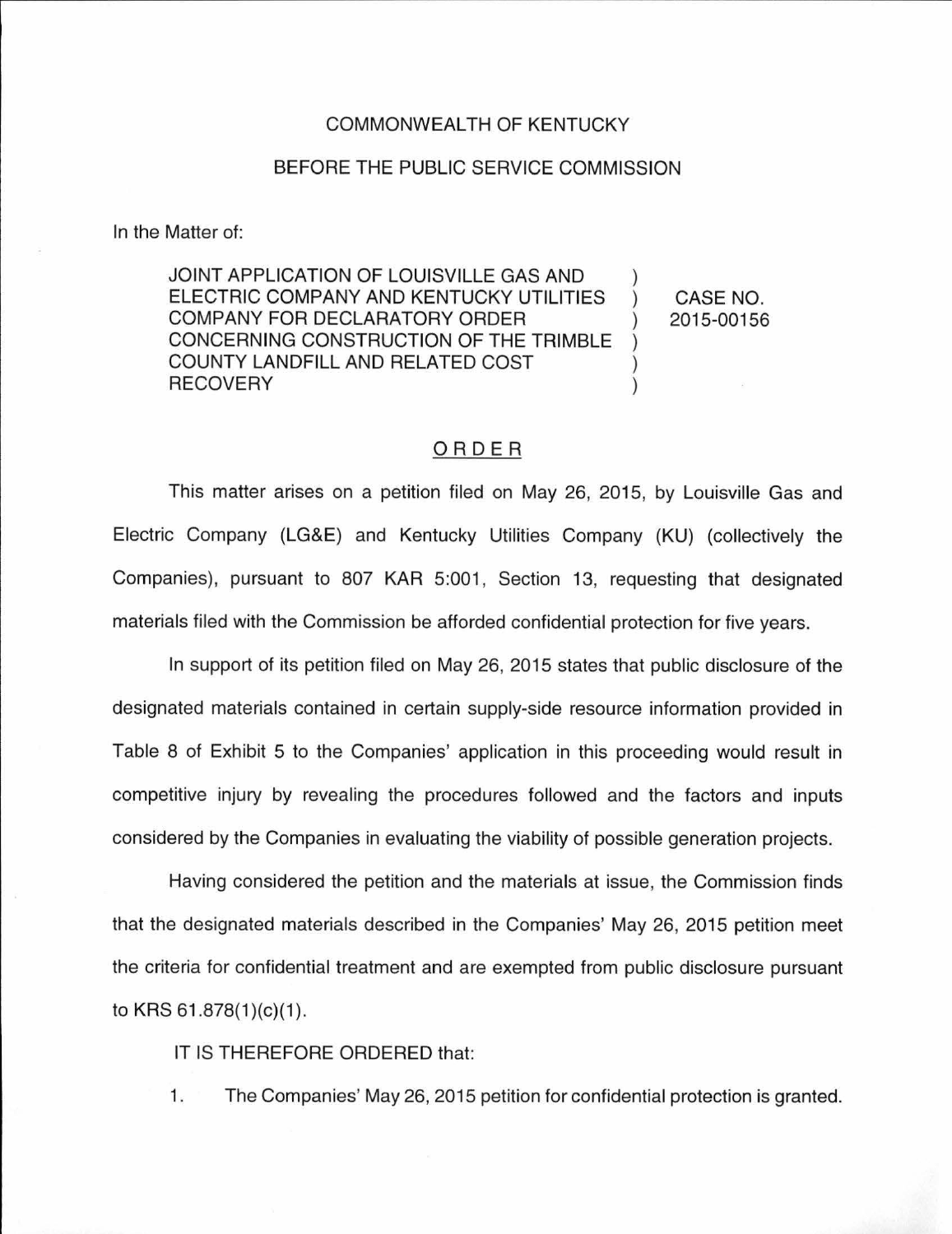2. The designated materials shall not be placed in the public record or made available for public inspection for five years, or until further Orders of this Commission.

3. Use of the designated materials in any Commission proceeding shall be in compliance with 807 KAR 5:001, Section 13(9).

4. The Companies shall inform the Commission if the designated materials become publicly available or no longer qualify for confidential treatment.

5. If a non-party to this proceeding requests to inspect the designated materials granted confidential treatment by this Order and the period during which the materials have been granted confidential treatment has not expired, the Companies shall have 30 days from receipt of written notice of the request to demonstrate that the materials still fall within the exclusions from disclosure requirements established in KRS 61.878. If the Companies are unable to make such demonstration, the requested materials shall be made available for inspection. Otherwise, the Commission shall deny the request for inspection.

6. The Commission shall not make the designated materials available for inspection for 30 days following an Order finding that the materials no longer qualify for confidential treatment in order to allow the Companies to seek a remedy afforded by law.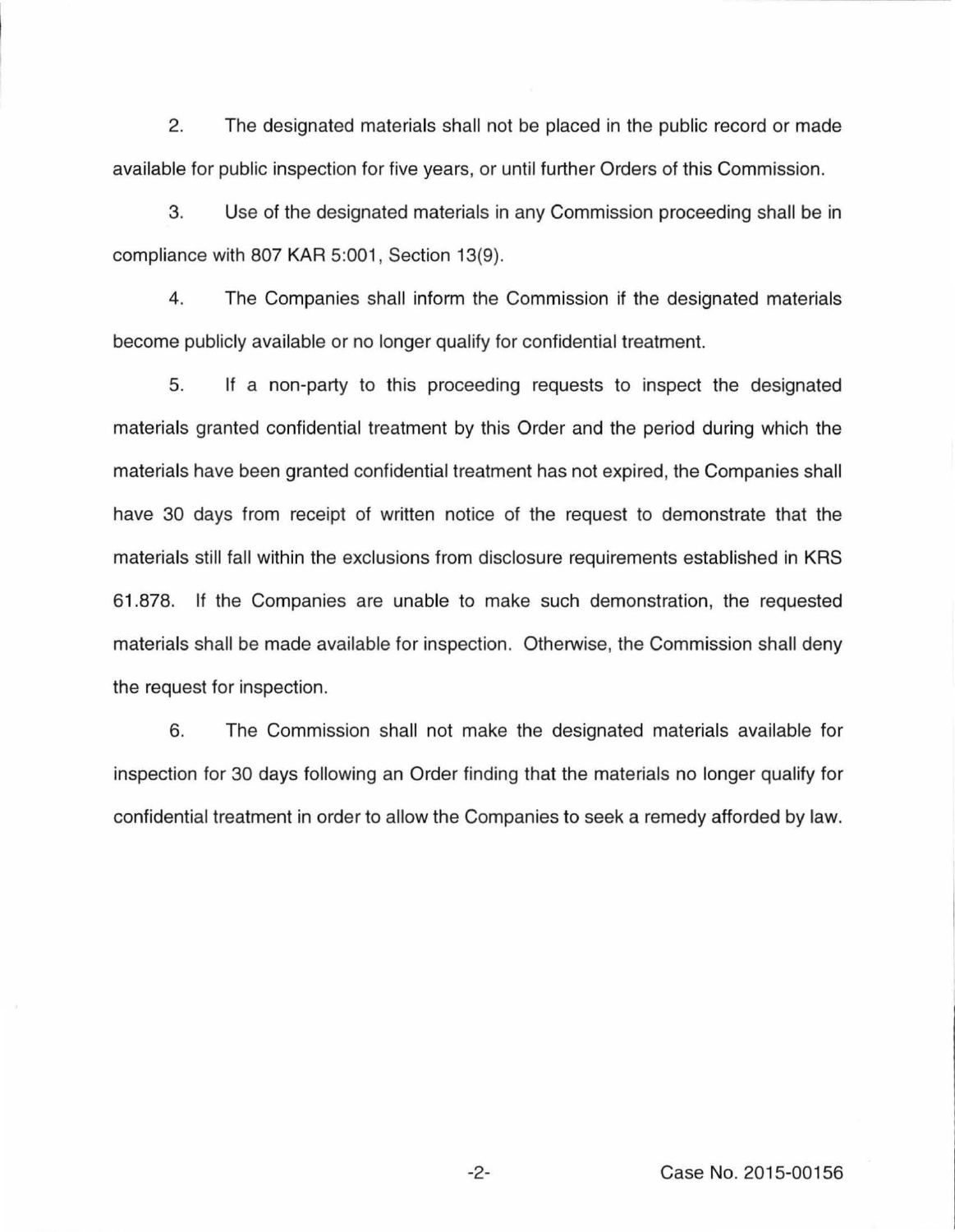By the Commission

| <b>ENTERED</b> |  |                                              |  |
|----------------|--|----------------------------------------------|--|
|                |  | APR 16 2019                                  |  |
|                |  | <b>KENTUCKY PUBLIC</b><br>SERVICE COMMISSION |  |

ATTEST:

Queek. Pinso

Executive Director

Case No. 2015-00156